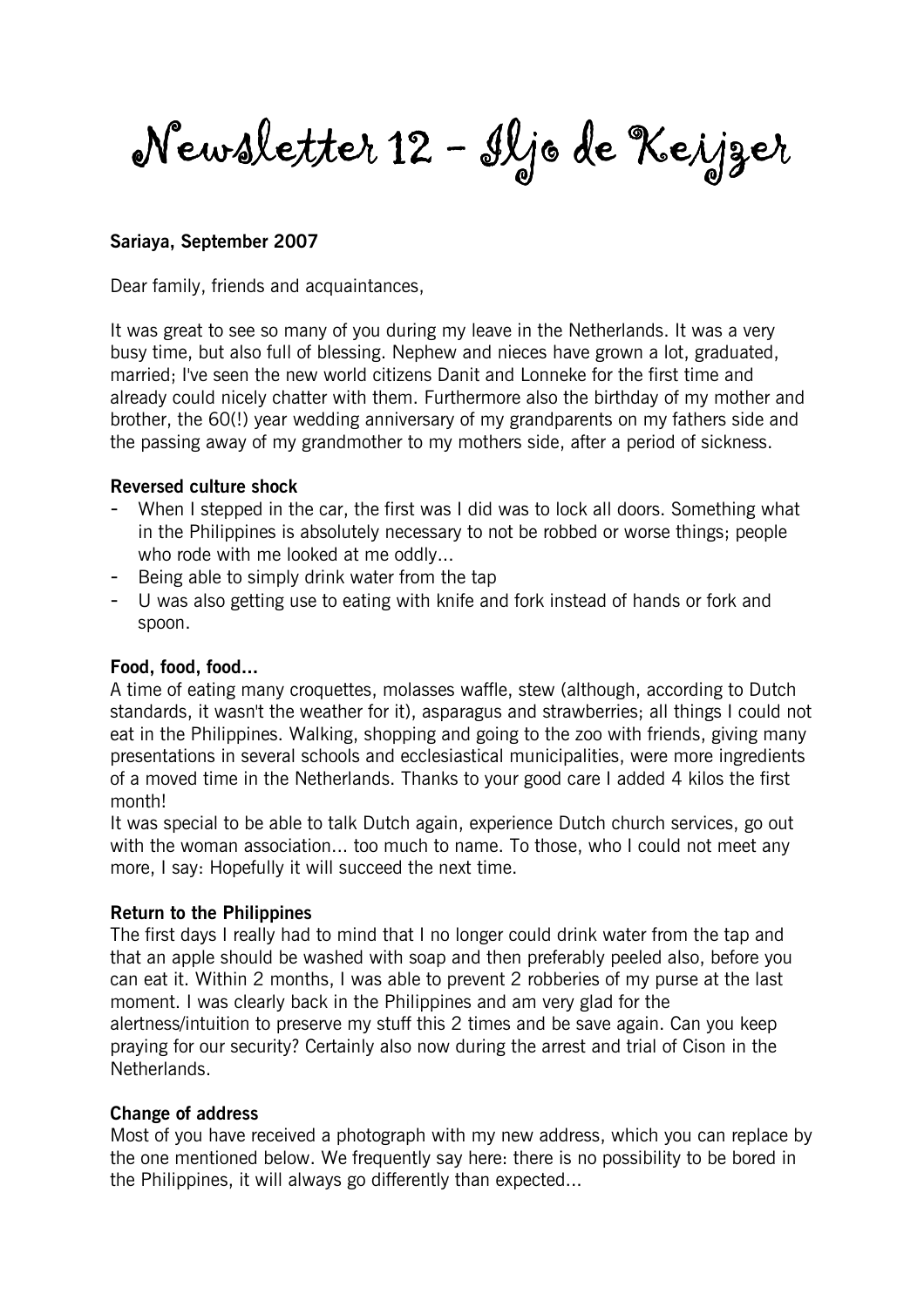# Iljo the Keijzer **For packages** Arlene Rabina Apt B **Iljo the Keijzer** Holy Family, Mamala II Sariaya PO box 21 Philippines Philippines

4322 Quezon Province Lucena City 4300 Quezon Province

Already sent mail will reach my via a detour. You will be curious of course for why. Before I went on leave it has been discussed with the field leaders and the Mindoro team to further use me in the Mangyan church and its put Bible school after my leave. Several weeks after arrival in Mindoro the leaders have indicated however that at this moment - until possibly the coming years - there is no possibility to place me in the Mangyan Bible school. In a short time, the Mindoro team have unexpectedly lost a number of people for medical reasons and almost all remaining people go on leave in the coming months. The team and the work under the Mangyan are already old (approx. 55 years) and it has put its spurs in the teamwork and cooperation with the Mangyan church (MTCA). For this reason they find it is not justifiable to take on a new worker who they cannot accompany. This is too bad for me, because my vocation still seems to go that way. At the same time we are expected to have an open and serving attitude towards God for receiving closer orders. These closer orders seem also incredible well timed.

In Central Quezon - a 4 hours drive from Manilla to the south west, a relatively new work has started in the places Sariaya, Candilaria and Lukban.

I now work in a team of Filipino (in Sariaya: 2 couples; in Candilaria: a widow and in Lukban: 1 couple). I still live in Sariaya, with the two couples and another missionary, who unfortunately almost goes on leave. These people are all church planters and evangelists who now want to train people amongst new believers to take over the growing work (to involve local Christians at giving leadership in the new municipalities). It is then the intention of the evangelists and church planters to go further, but I should get involved in training and education. At this moment the pastors have reached their maximum capacity for Bible studies, which you can keep per week - also because of the enormous travel times and bad roads. At the same time there is more hunger for the gospel and more people are asking for Bible studies, also to keep in their house. How again was it written in the Bible? The fields are white to



Lucena is the nearest place on the map, approximately a half hour drive to the East.



My new house, with a mountain view on the one side and the sea on the other.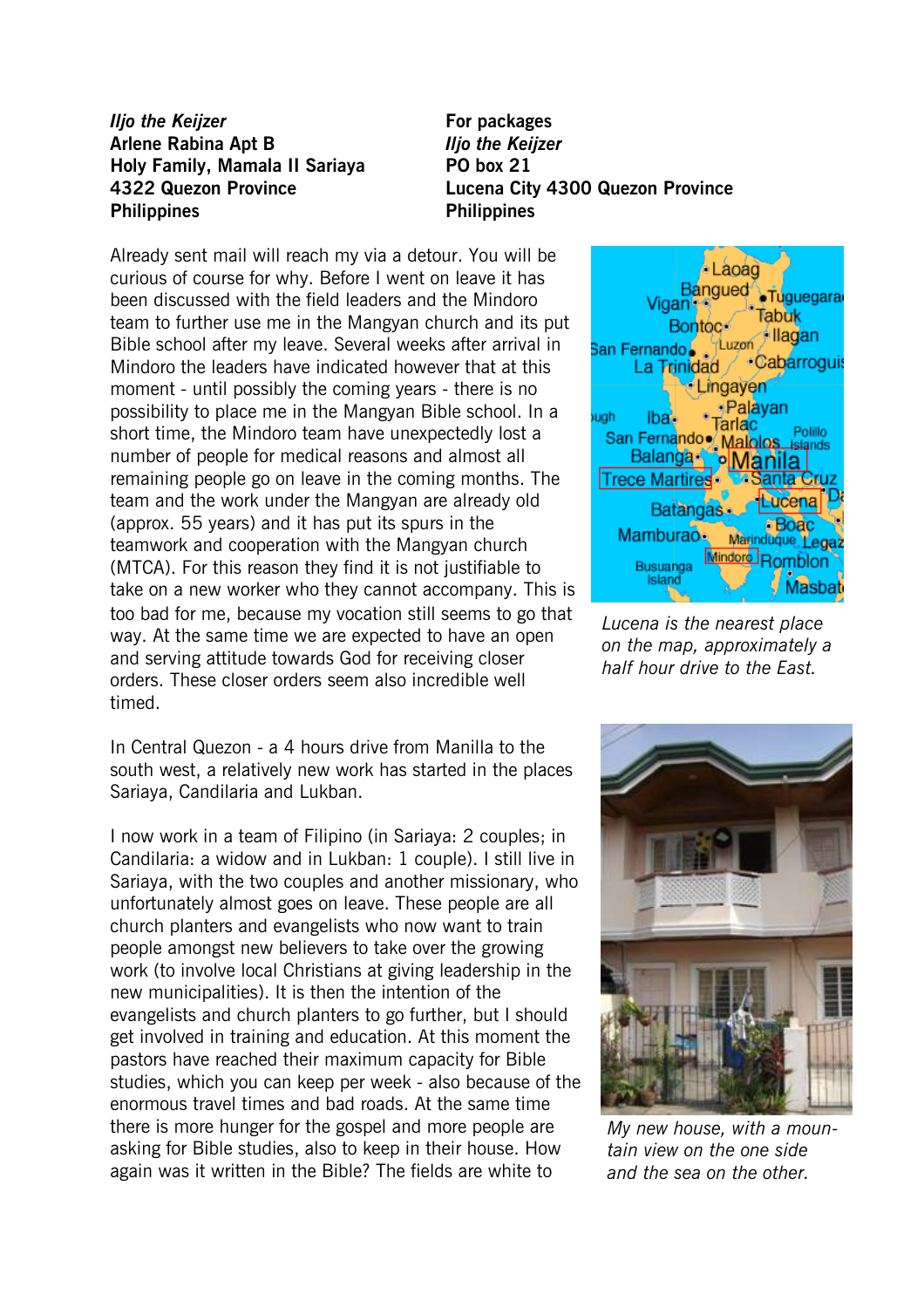harvest. The hunger is great, but who will learn to know God if there is nobody to tell them the Good News? Right now is the time for training and coaching of young believers, so that they also can hold Bible studies and children's clubs in their surroundings and by this way the work can grow further.

Besides that I will help in the local ACTS part-time Bible school; a Bible school of good standard, but part-time so that people can continue to work and can come from a larger region. At present, there are 13 students, of which half is already operative as a preacher or evangelist.

It was special to see how well, particularly at this moment, I seem to fit in the team, a special encouragement in a hard time of searching for Gods will.

### Cavite - Trese Martires

During the weeks I was in Manilla to visit projects and to discuss about my future with the field control, I have helped in in Cavite - Trese Martires (see map elsewhere in this letter). This is a housing project of the government an ample 3 hours from Manilla. People who lived alongside the railway tracks in Manilla (one of the places where OMF-Bukang Liwayway works) their houses are being torn down at present. The government then gives them a house in Cavite. But there is no work, the people therefore have no income any more, or the men stay behind in Manilla to work and come home once every 2 weeks, which results in many broken families. In the area itself a school has been built, but the school and the number of teachers are not suited for the enormous quantity of students, so that sometimes there are 150 in a normal size class room. And then we are talking about the primary school!

Partly because of all uncertainties in the lives of people now there is an enormous openness for the gospel. A considerable number of OMFchurch goers who lived along the railway tracks, also live there now. But they find it still very difficult to hold a Bible study and tell about Jesus to the people who ask for that, because they themselves have only become Christian very recently. I have been there a number of week-ends to encourage and giving trainings, to help them in discussing the many



Our sleping places. Why do we lie down on the floor? The bed was so shaky, that we that did not dare to! While raining water came in through front and backdoor.



One of the Bible study groups. A mix of young and old.